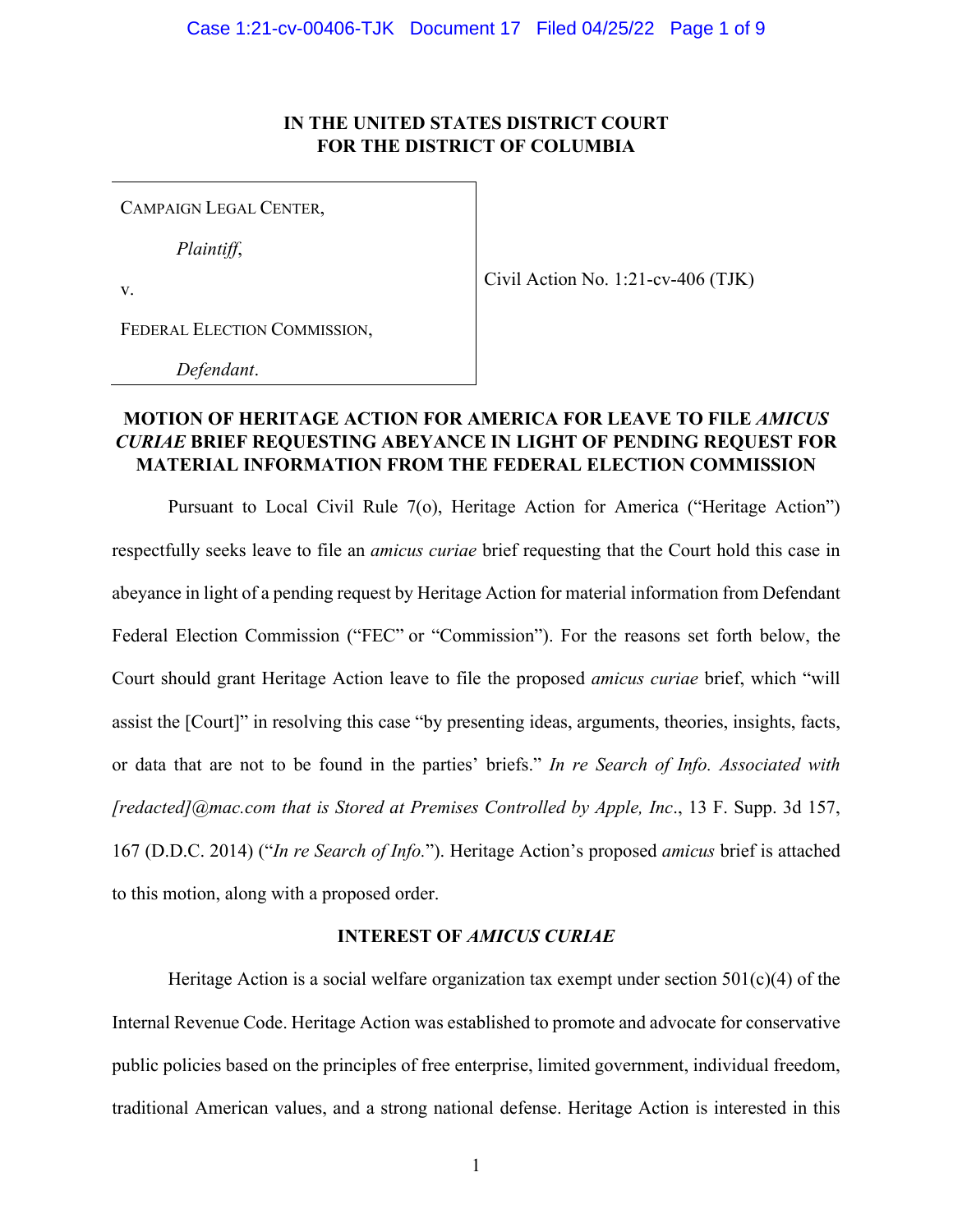## Case 1:21-cv-00406-TJK Document 17 Filed 04/25/22 Page 2 of 9

case because it is the respondent to an administrative complaint filed by Plaintiff with Defendant Federal Election Commission ("FEC" or "Commission"), designated Matter Under Review 7516 ("MUR 7516"), which is the basis for this lawsuit.

Heritage Action seeks to participate as *amicus curiae* because, promptly upon the Court's entry of default judgment against the FEC on March 25, 2022—when it became clear that the FEC would likely never appear to defend this case—Heritage Action submitted a Freedom of Information Action ("FOIA") request to the FEC for the purpose of determining whether the Commission had previously acted on Plaintiff's administrative complaint in MUR 7516. Heritage Action's FOIA request seeks any vote certifications and commissioner Statements of Reasons reflecting votes taken by the Commission on whether to undertake enforcement action on the underlying administrative complaint—records which would bear directly on this case alleging that the FEC has failed to act on that complaint. The FEC's response date under FOIA was set for April 22, 2022, but the Commission invoked a ten working day extension to May 6, 2022.

Heritage Action has reason to believe that voting records responsive to its FOIA request exist and that the FEC has been withholding those records from the Court, Plaintiff, and public at large. Indeed, the FEC indicated as much by invoking the extension for its response to the FOIA request. The FEC's stated basis for the extension is to allow for "consultation . . . with two or more components of the Commission which have a substantial subject matter interest" in the request. 11 C.F.R.  $\S 4.7(c)(3)$ . Such consultation would be unnecessary if responsive records do not actually exist, which should be readily apparent to the agency given the limited scope of Heritage Action's FOIA request for records the FEC makes public as a matter of regular practice. *See Disclosure of Certain Documents in Enforcement and Other Matters*, 81 Fed. Reg. 50,702, 50,703 (Aug. 2, 2016) (listing categories of documents placed on the public record with respect to enforcement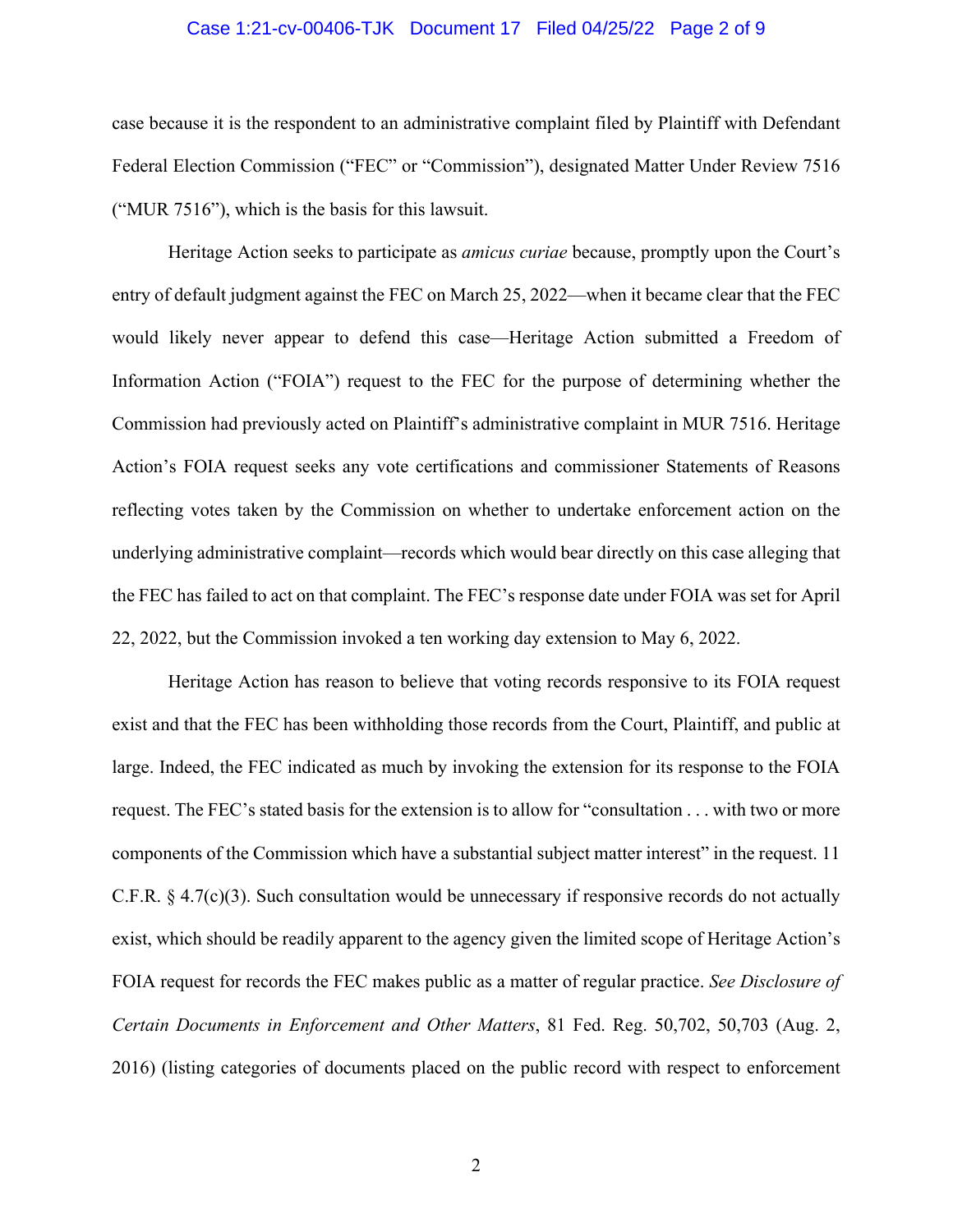## Case 1:21-cv-00406-TJK Document 17 Filed 04/25/22 Page 3 of 9

matters, including "Certifications of Commission votes" and "Statements of Reasons issued by one or more Commissioners"). In fact, in response to a near verbatim FOIA request in connection with a similar case in this Court, the FEC invoked the same extension days before producing a heavily redacted vote certification and admitting to the existence of other responsive voting records. *See Amicus Brief*, ECF 28-1, *Campaign Legal Ctr. v. Fed. Election Comm'n*, No. 20-cv-00809-ABJ (D.D.C. Jan. 7, 2022).

 Heritage Action's *amicus curiae* brief will inform the Court of a pending request for undisclosed information that is essential and directly relevant to the Court's resolution of this case. If the FEC has already acted on Plaintiff's administrative complaint, that would mean that the Commission has not acted "contrary to law," that this case is moot, and that the Court was led to issue inadvertently an advisory opinion based on a mistaken premise that the FEC had not acted on the administrative complaint. Considering the significance of the requested records to a proper determination in this case, Heritage Action respectfully requests that the Court hold this case in abeyance until the FEC fully responds to Heritage Action's FOIA request and, in the meantime, order the FEC to submit any records relating to votes on the administrative complaint in MUR 7516 for *in camera* review within seven days.

#### **POSITION OF THE PARTIES**

Counsel for Heritage Action sought Plaintiff's consent, but Plaintiff's counsel stated that Plaintiff opposes the filing of Heritage Action's *amicus curiae* brief.

On April 19, 2022, in an effort to avoid filing this motion for leave to file an *amicus curiae*  brief, Heritage Action's counsel emailed Plaintiff's counsel requesting that Plaintiff agree to include an update to the Court on Heritage Action's pending FOIA request in Plaintiff's April 26 status report. Exhibit 1. Heritage Action proposed that Plaintiff's report include language that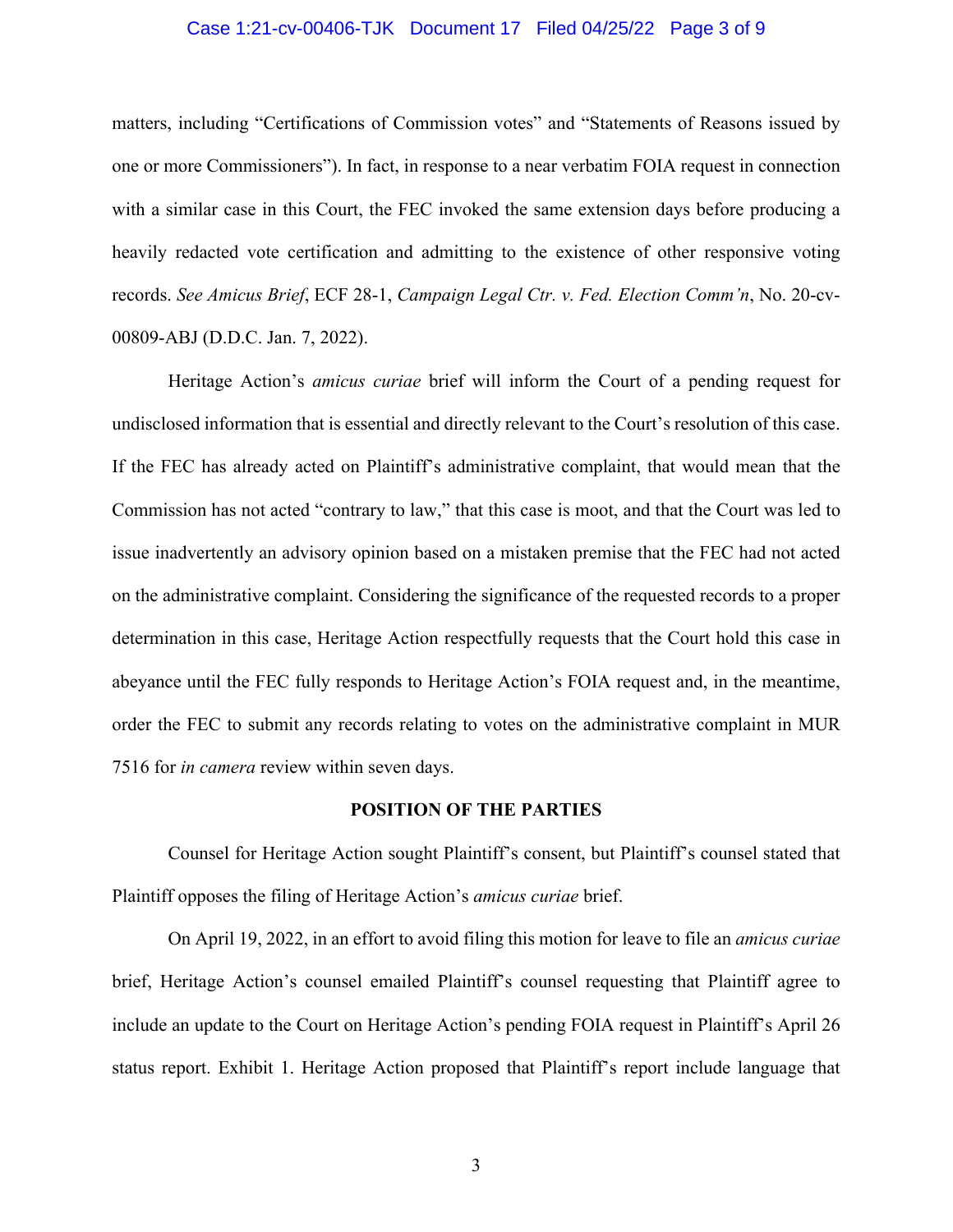## Case 1:21-cv-00406-TJK Document 17 Filed 04/25/22 Page 4 of 9

would have informed the Court that Heritage Action had submitted its "FOIA request to the FEC for the purpose of determining whether the FEC had previously acted on Plaintiff's administrative complaint against Heritage Action," and that the FEC had responded to the FOIA request by extending the processing period to respond to the request by ten working days to May 6, 2022, and the basis for the FEC's extension. *Id.* Moreover, the proposed update would have informed the Court of Heritage Action's intention to submit a motion for leave to file an *amicus curiae* brief at later date, in the event the FEC produces responsive records on or after May 6, 2022, with such brief informing the Court that the FEC had previously taken final agency action with respect to Plaintiff's administrative complaint against Heritage Action, meaning the FEC has not acted contrary to law and suggesting that this lawsuit is moot. *Id.* (citing *Amicus Brief*, ECF 28-1, *Campaign Legal Ctr.*, No. 20-cv-00809-ABJ, *supra*).

On April 20, 2022, Plaintiff's counsel responded to Heritage Action's counsel, stating that "Plaintiff neither agrees to include the requested text nor consents to the proposed motion for leave." Exhibit 2.

The FEC has not appeared in this matter and there is no counsel of record to notify. Nonetheless, out of an abundance of caution, counsel for Heritage Action contacted Defendant's Office of General Counsel by email on April 25, 2022, informing the FEC of Heritage Action's intention to file this motion and its *amicus curiae* brief.

#### **BACKGROUND**

Under the Federal Election Campaign Act ("FECA"), the only action for the six-member FEC to take on an administrative complaint is to vote whether it has sufficient "reason to believe" a violation of FECA has occurred warranting an investigation of the complaint's allegations. 52 U.S.C. § 30109(a)(2). Alternatively, a majority of the Commission may vote to dismiss an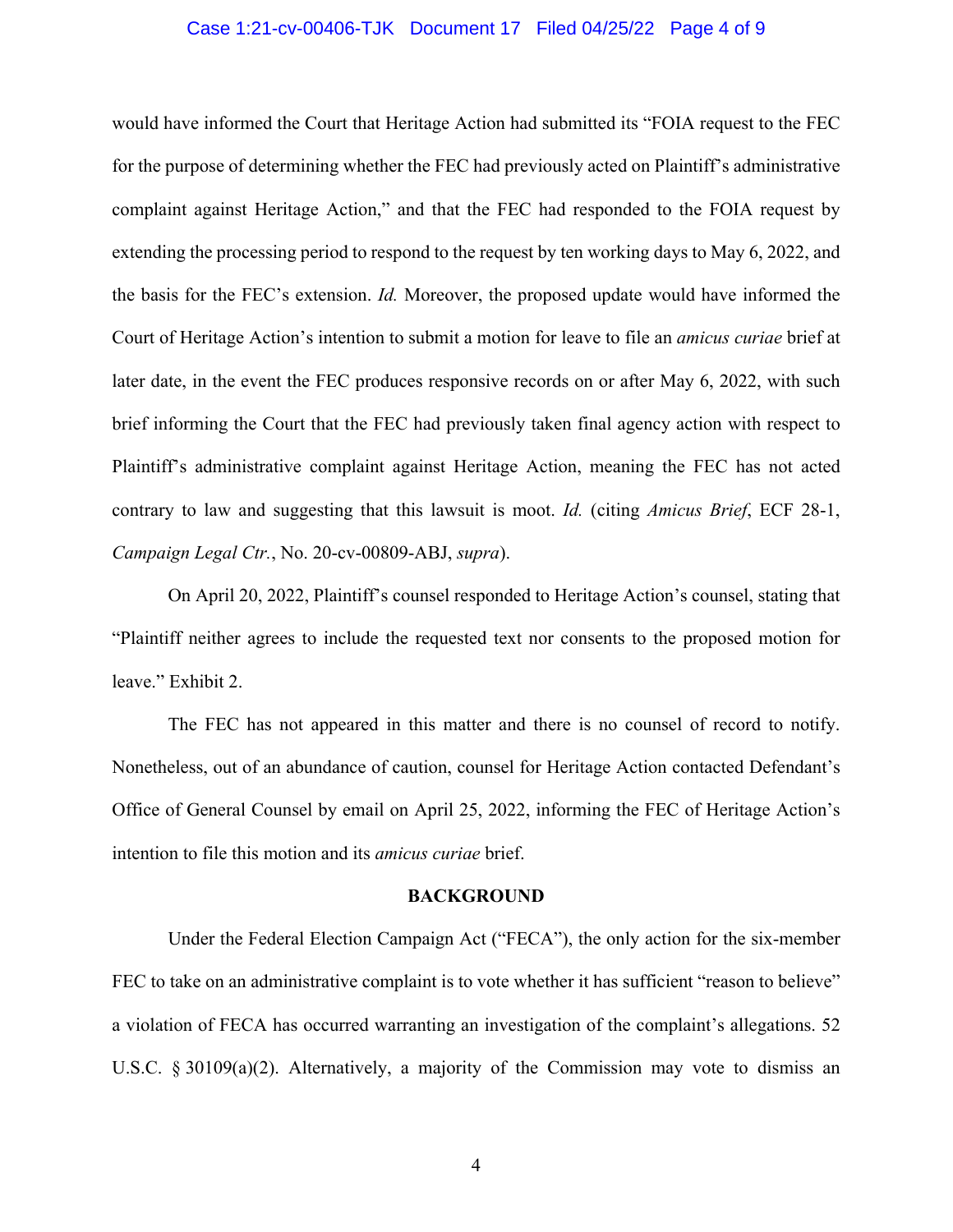#### Case 1:21-cv-00406-TJK Document 17 Filed 04/25/22 Page 5 of 9

 four commissioners vote in support. *Id.* administrative complaint outright. *Id.* § 30109(a)(1). Either of these actions requires that at least

A third outcome, however, routinely arises at the bipartisan FEC. If the Commission splits in its vote on the merits of the administrative complaint, it results in a so-called "deadlock dismissal[]"—i.e., a "dismissal[] resulting from the failure to get four votes to proceed with an enforcement action." *Citizens for Resp. & Ethics in Wash. v. Fed. Election Comm'n*, 993 F.3d 880, 891 (D.C. Cir. 2021). This, in practical terms, results in agency "action" terminating the proceeding because there are not enough votes to proceed with enforcement on the complaint under FECA. *See, e.g.*, *Statement of Policy Regarding Commission Action in Matters at the Initial Stage in the Enforcement Process*, 72 Fed. Reg. 12,545, 12,546 (Mar. 16, 2007) ("[T]he Commission will dismiss a matter ... when the Commission lacks majority support for proceeding with a matter.").

Whenever the Commission has "ma<sup>[de]</sup> a finding of no reason to believe . . . or otherwise terminates its proceedings, *it shall make public such action* and the basis therefor no later than thirty (30) days" after first providing notice to the complainant and respondent of its vote. 11 C.F.R. § 111.20(a) (emphasis added); *accord* 52 U.S.C. § 30109(a)(4)(B)(ii) ("If the Commission makes a determination that a person has not violated [FECA] . . . the Commission shall make public such determination."). The Commission authorizes this required disclosure of its "action" by voting to "close the file" in its enforcement matters.

Yet, by commissioners' own admissions (including in interviews with the *New York Times*), some commissioners have recently begun willfully to obstruct disclosure in certain matters where the Commission's enforcement vote has resulted in a deadlock dismissal, by refusing to take the ministerial step of closing the enforcement file. *See, e.g.*, *Amicus Brief*, ECF 14, at 6–7,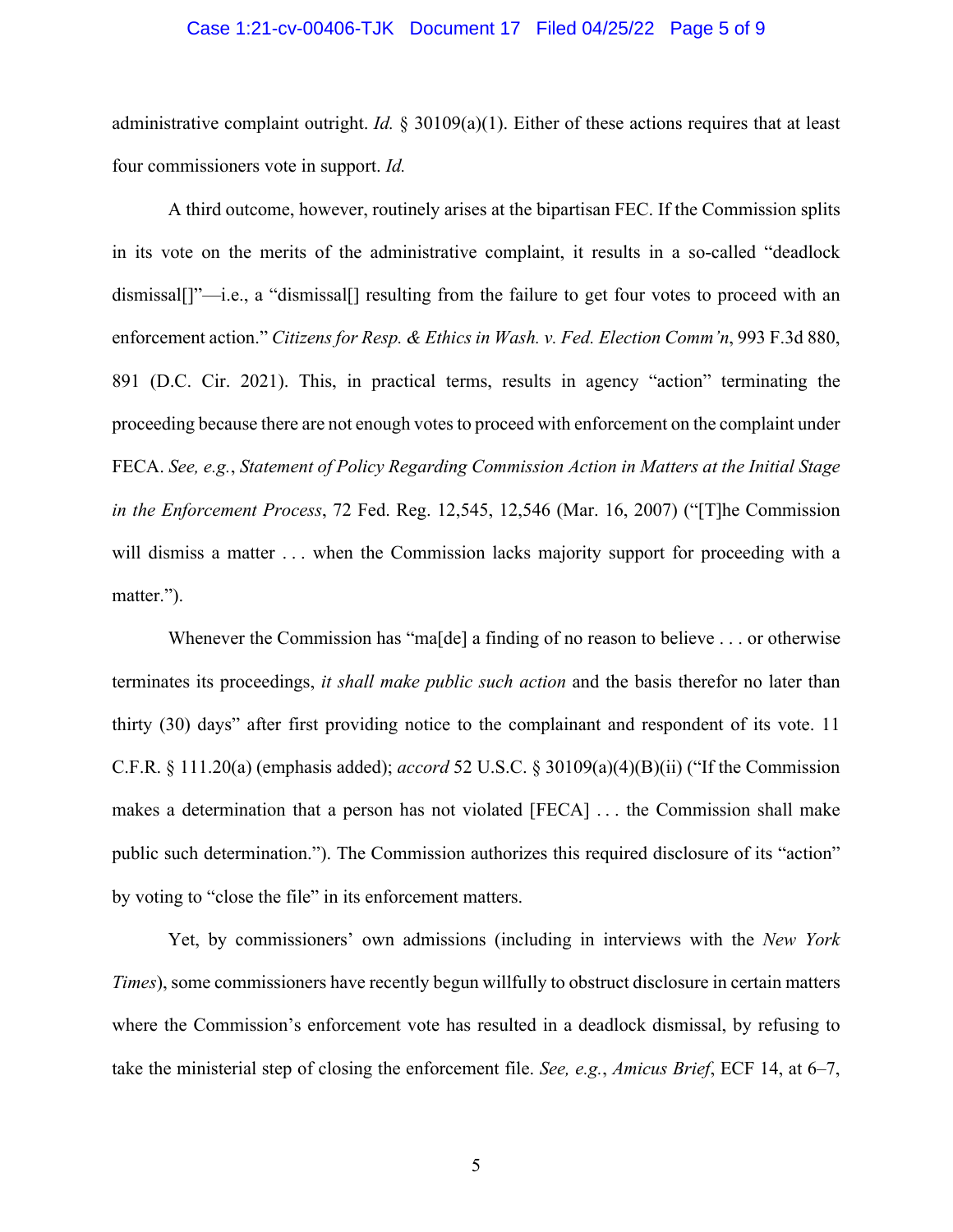### Case 1:21-cv-00406-TJK Document 17 Filed 04/25/22 Page 6 of 9

No. 20-cv-00809-ABJ (quoting Statement of FEC Chair James E. "Trey" Trainor III, § II.B (Aug. 28, 2020), [https://tinyurl.com/5fced68j\)](https://tinyurl.com/5fced68j). In such matters, the statutorily required action on the administrative complaints—i.e., the vote whether to proceed with enforcement—has already occurred and failed to garner majority support. But the obstructing commissioners are withholding this action from the knowledge of the parties to the administrative proceeding, the judiciary, and the general public by failing to authorize release of the file in the otherwise terminated proceeding. *See* Shane Goldmacher, *Democrats' Improbable New F.E.C. Strategy: More Deadlock Than Ever*, N.Y. Times (June 8, 2021) ("Democrats are declining to formally close some cases after the Republicans vote against enforcement. That leaves investigations officially sealed in secrecy and legal limbo.").

In this case, the FEC clearly has not authorized an investigation of Heritage Action or affirmatively dismissed by majority vote Plaintiff's administrative complaint filed at the FEC in October 2018. Therefore, if the FEC releases voting records responsive to Heritage Action's requests, those records will almost certainly reflect a deadlock dismissal of the complaint. In that event, the records will establish that the FEC has taken action on the complaint.

Heritage Action now moves to submit the attached *amicus curiae* brief requesting that the Court hold this case in abeyance until the FEC fully responds to the pending FOIA request. If the Court were to find that the FEC has failed to conform to its March 25 order, it would allow Plaintiff to bring a direct lawsuit against Heritage Action based on its administrative complaint, 52 U.S.C. § 30109(a)(8)(C), without input from the agency delegated exclusive civil enforcement authority for FECA violations, *id.* §§ 30106(b)(1), 30107(e). But, as explained in Heritage Action's *amicus*  brief, Heritage Action has reason to believe that the FEC will release records responsive to Heritage Action's FOIA request reflecting votes on the underlying administrative complaint. If so,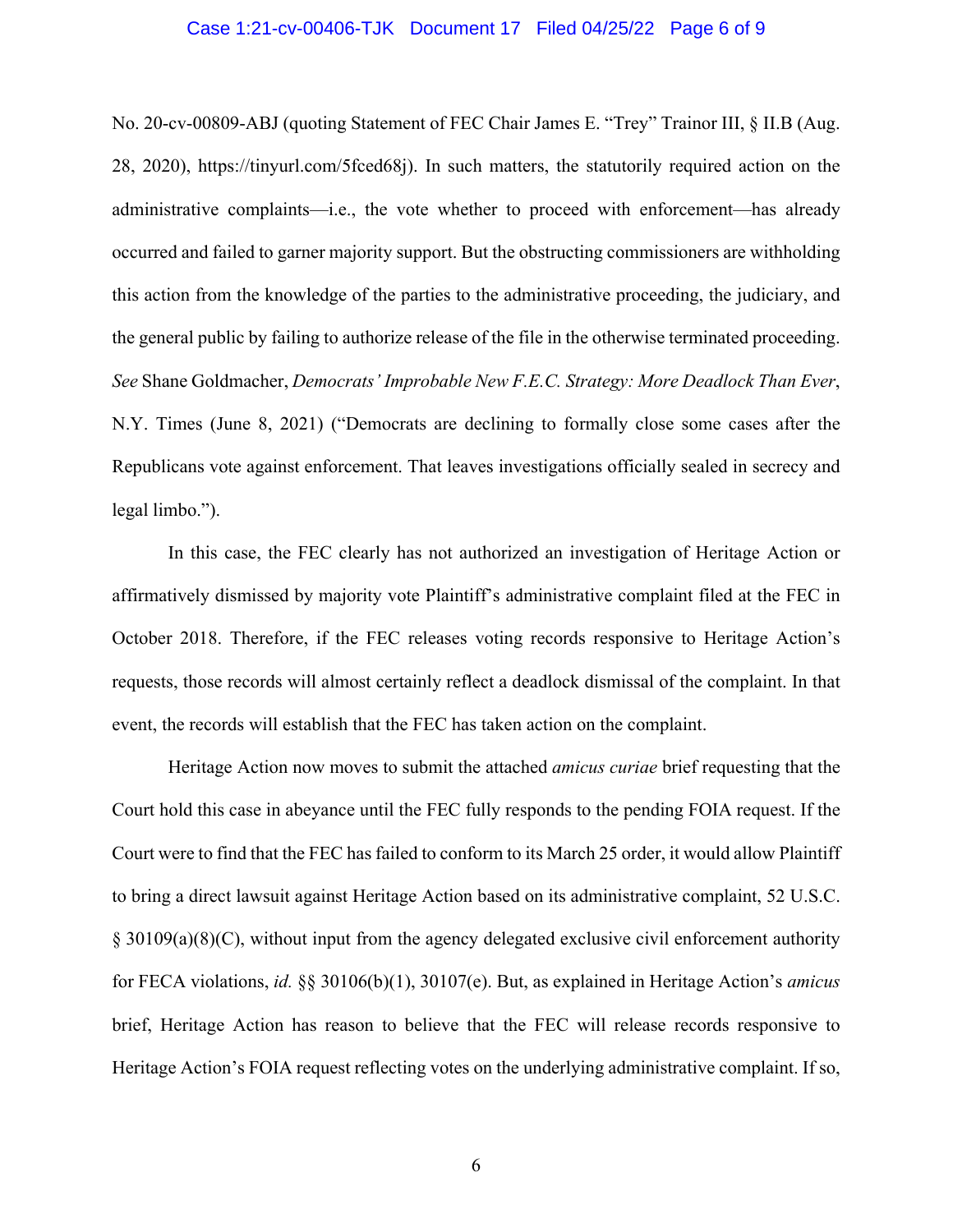## Case 1:21-cv-00406-TJK Document 17 Filed 04/25/22 Page 7 of 9

those records likely reflect that the six-member FEC has split in its vote on the merits of Plaintiff's administrative complaint, resulting in a deadlock dismissal. That would necessarily mean that the Commission has not acted "contrary to law," that this case has been moot since it was filed, and that the Court was led to inadvertently issue an advisory opinion through its March 25 order based on a mistaken premise that the FEC had not acted on Plaintiff's administrative complaint.

## **ARGUMENT**

 "An *amicus* brief should normally be allowed . . . when the *amicus* has unique information or perspective that can help the court beyond the help that the lawyers for the parties are able to provide." *Jin v. Ministry of State Sec.*, 557 F. Supp. 2d 131, 137 (D.D.C. 2008) (quoting *Ryan v. Commodity Futures Trading Comm'n*, 125 F.3d 1062, 1063–64 (7th Cir. 1997)). Courts allow "parties to file *amicus* briefs where the brief will assist the judges by presenting ideas, arguments, theories, insights, facts, or data that are not to be found in the parties' briefs." *In re Search of Info.*, 13 F. Supp. 3d at 167 (quotation marks omitted).

 Heritage Action's *amicus* brief provides unique information about Heritage Action's pending FOIA request to the FEC. That information "will benefit the court," *Wilderness Soc'y v. Trump*, Nos. 17-cv-02587, 17-cv-02591, 2019 WL 11556601, at \*3 (D.D.C. Mar. 20, 2019), because the FOIA request may result in the FEC releasing records essential and directly relevant to the Court's resolution of this case.

"[T]he procedural posture of the case" is ripe for the submission of Heritage Action's *amicus* brief. *Id.* The brief addresses the only issue before the Court—i.e., whether the FEC has conformed with the Court's March 25 order—and shows why the case should be held in abeyance until the FEC fully responds to Heritage Action's FOIA request and, in the meantime, the Court can review *in camera* unredacted copies of the FEC's voting record in MUR 7516 to determine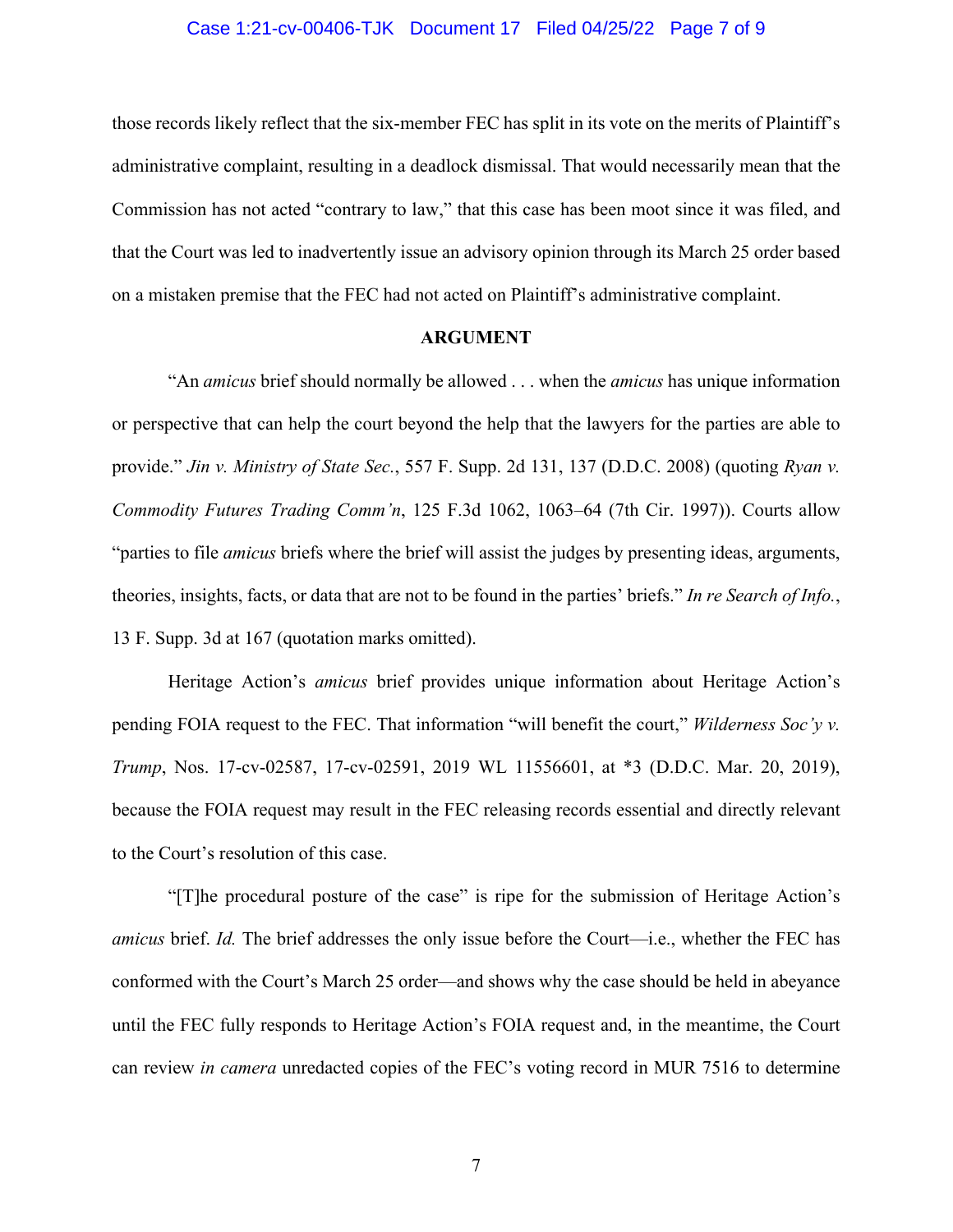## Case 1:21-cv-00406-TJK Document 17 Filed 04/25/22 Page 8 of 9

whether this case is justiciable. *Id.* The Court has an obligation to assess its subject matter jurisdiction at every stage of the case. *See Arbaugh v. Y & H Corp*., 546 U.S. 500, 506 (2006); Fed. R. Civ. P. 12(h)(3).

Finally, Heritage Action's "position is not adequately represented by a party." The FEC has not disclosed any voting records in connection with MUR 7516, nor has the FEC entered an appearance to inform the Court of any votes taken on the underlying administrative complaint in MUR 7516, which benefits Plaintiff. LCvR 7(o)(2).

## **CONCLUSION**

The Court should grant Heritage Action's motion for leave to file its *amicus curiae* brief, hold this case in abeyance until the FEC fully responds to Heritage Action for America's FOIA request, order Heritage Action to file a status report every 30 days informing the Court of the status of its FOIA request, and order the FEC to submit any records relating to votes on the administrative complaint in MUR 7516 for *in camera* review within seven days.

Respectfully submitted, on April 25, 2022.

 /s/ *Brett A. Shumate* Brett A. Shumate (D.C. Bar No. 974673) E. Stewart Crosland (D.C. Bar No. 1005353) JONES DAY 51 Louisiana Avenue, N.W. Washington, D.C. 20001 Telephone: (202) 879-3939 Facsimile: (202) 626-1700

*Attorneys for Amicus Curiae*